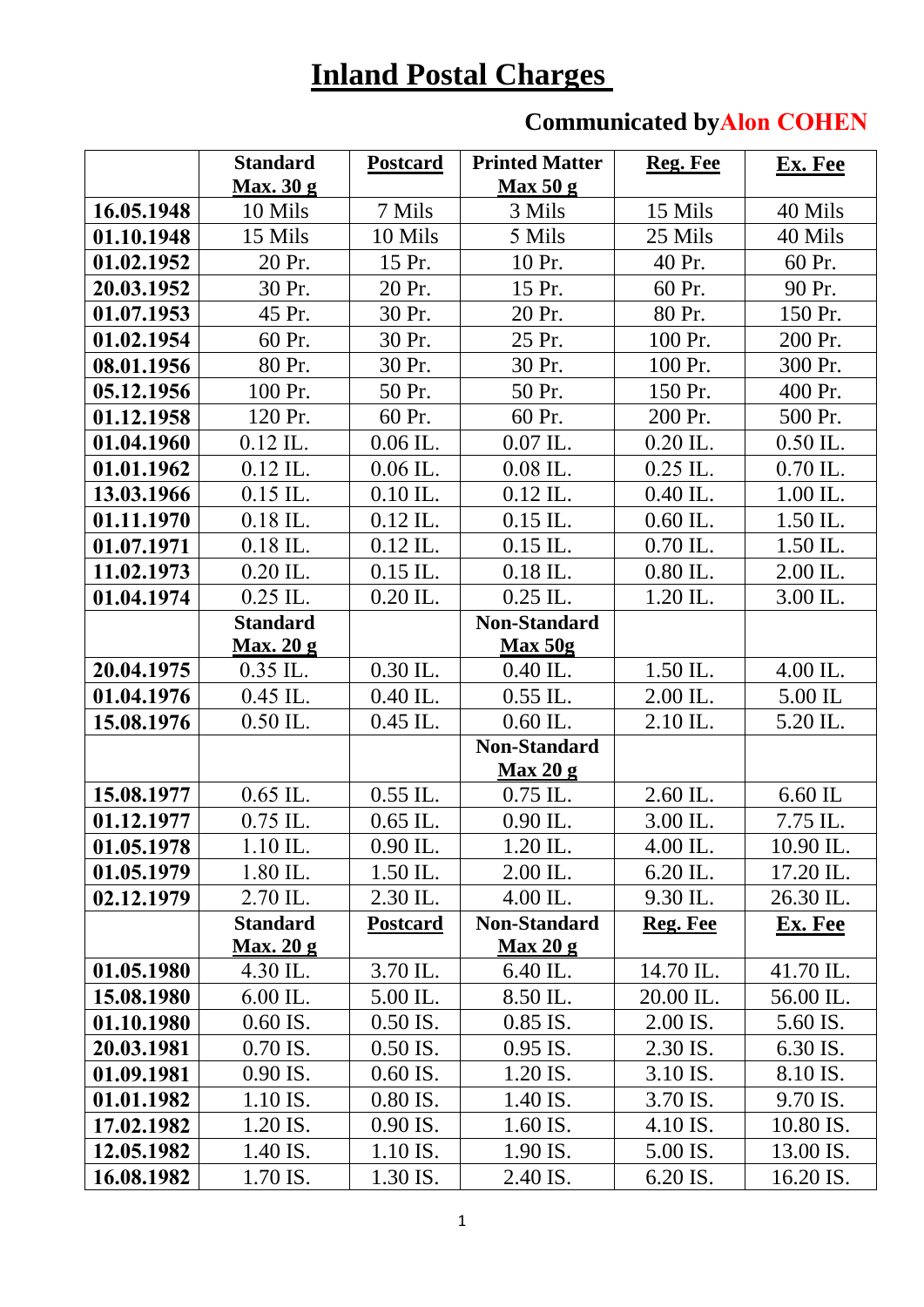| 09.11.1982               | 1.80 IS.                  | 1.40 IS. | 2.50 IS.                               | 6.50 IS.               | 17.00 IS.          |
|--------------------------|---------------------------|----------|----------------------------------------|------------------------|--------------------|
| 12.12.1982               | 1.90 IS.                  | 1.50 IS. | 2.60 IS.                               | 6.80 IS.               | 17.90 IS.          |
| 14.01.1983               | 2.00 IS.                  | 1.60 IS. | 2.70 IS.                               | 7.10 IS.               | 18.80 IS.          |
| 06.02.1983               | 2.10 IS.                  | 1.70 IS. | 2.80 IS.                               | 7.50 IS.               | 19.70 IS.          |
| 15.03.1983               | 2.20 IS.                  | 1.80 IS. | 2.90 IS.                               | 7.90 IS                | 20.70 IS.          |
| 24.04.1983               | 2.30 IS.                  | 1.90 IS. | 3.00 IS.                               | 8.30 IS.               | 21.70 IS.          |
| 01.05.1983               | 2.40 IS.                  | 2.00 IS. | 3.20 IS                                | 8.70 IS.               | 22.80 IS.          |
| 01.06.1983               | 2.50 IS.                  | 2.10 IS. | 3.40 IS.                               | 9.10 IS.               | 24.00 IS.          |
| 01.07.1983               | 2.60 IS.                  | 2.20 IS. | 3.60 IS.                               | 9.60 IS.               | 25.20 IS.          |
| 01.08.1983               | 2.70 IS.                  | 2.30 IS. | 3.80 IS.                               | 10.10 IS.              | 26.50 IS.          |
| 15.09.1983               | 2.90 IS.                  | 2.40 IS. | 4.00 IS.                               | 10.60 IS.              | 27.80 IS.          |
| 02.10.1983               | 3.00 IS.                  | 2.50 IS. | 4.20 IS.                               | 11.10 IS.              | 29.20 IS.          |
| 10.11.1983               | 4.50 IS.                  | 3.80 IS. | 6.50 IS.                               | 16.50 IS.              | 44.00 IS.          |
|                          | <b>Postcard /Standard</b> |          |                                        |                        |                    |
|                          | Max. 20 g                 |          |                                        |                        |                    |
| 19.01.1984               | 5.00 IS.                  |          | 8.00 IS.                               | 20.00 IS.              | 53.00 IS.          |
| 18.03.1984               | 7.00 IS.                  |          | 11.00 IS.                              | 27.00 IS.              | 72.00 IS.          |
| 02.05.1984               | 8.00 IS.                  |          | 12.00 IS.                              | 30.00 IS.              | 79.00 IS.          |
|                          | Postcard /                |          | <b>Non-Standard</b>                    | <b>Reg. Fee</b>        | <b>Ex. Fee</b>     |
|                          | <b>Standard</b>           |          | Max 20 g                               |                        |                    |
|                          | Max.20g                   |          |                                        |                        |                    |
| 23.05.1984               | 9.00 IS.                  |          | 13.00 IS.                              | 33.00 IS.              | 87.00 IS.          |
| 01.07.1984<br>22.07.1984 | 11.00 IS.                 |          | 15.00 IS.                              | 37.00 IS.              | 100.00 IS.         |
| 12.08.1984               | 13.00 IS.<br>15.00 IS.    |          | 17.00 IS.<br>20.00 IS.                 | 41.00 IS.<br>47.00 IS. | 115.00 IS.         |
|                          |                           |          |                                        |                        | 130.00 IS.         |
| 20.08.1984               | 24.00 IS.                 |          | 30.00 IS.                              | 100.00 IS.             | 210.00 IS.         |
| 05.02.1985               | 50.00 IS.                 |          | 60.00 IS.                              | 230.00 IS.             | 850.00 IS.         |
| 18.03.1985               | 65.00 IS.                 |          | 80.00 IS.                              | 300.00 IS.             | 1150.00 IS.        |
| 28.05.1985               | 100.00 IS.                |          | 130.00 IS.                             | 480.00 IS.             | 1850.00 IS.        |
| 02.07.1985               | 140.00 IS.                |          | 180.00 IS.                             | 670.00 IS.             | 2600.00 IS.        |
| 01.01.1986               | 0.14 NIS.                 |          | 0.18 NIS.                              | 0.67 NIS.              | 2.60 NIS.          |
| 16.05.1986               | 0.20 NIS.                 |          | 0.30 NIS.                              | 0.80 NIS.              | 3.00 NIS.          |
|                          |                           |          | <b>Non-Standard</b><br><b>Max 100g</b> |                        |                    |
| 01.03.1987               | 0.25 NIS.                 |          | 0.40 NIS.                              | 1.00 NIS.              | 3.50 NIS.          |
| 11.06.1987               | 0.30 NIS.                 |          | 0.50 NIS.                              | 1.10 NIS               | 4.00 NIS.          |
| 04.05.1988               | 0.35 NIS.                 |          | 0.60 NIS.                              | 1.30 NIS.              |                    |
|                          |                           |          |                                        |                        | EX.                |
|                          |                           |          |                                        |                        | <b>Full Tariff</b> |
| 17.11.1988               | 0.40 NIS.                 |          | 0.70 NIS.                              | 1.30 NIS.              | $(1)3.50$ NIS.     |
|                          |                           |          |                                        |                        | $(2)5.00$ NIS.     |
|                          |                           |          |                                        |                        | $(3)7.00$ NIS.     |
| 25.05.1989               | 0.45 NIS.                 |          | 0.70 NIS.                              | 1.30 NIS.              | $(1)3.50$ NIS.     |
|                          |                           |          |                                        |                        | $(2)5.00$ NIS.     |
|                          |                           |          |                                        |                        | $(3)7.00$ NIS.     |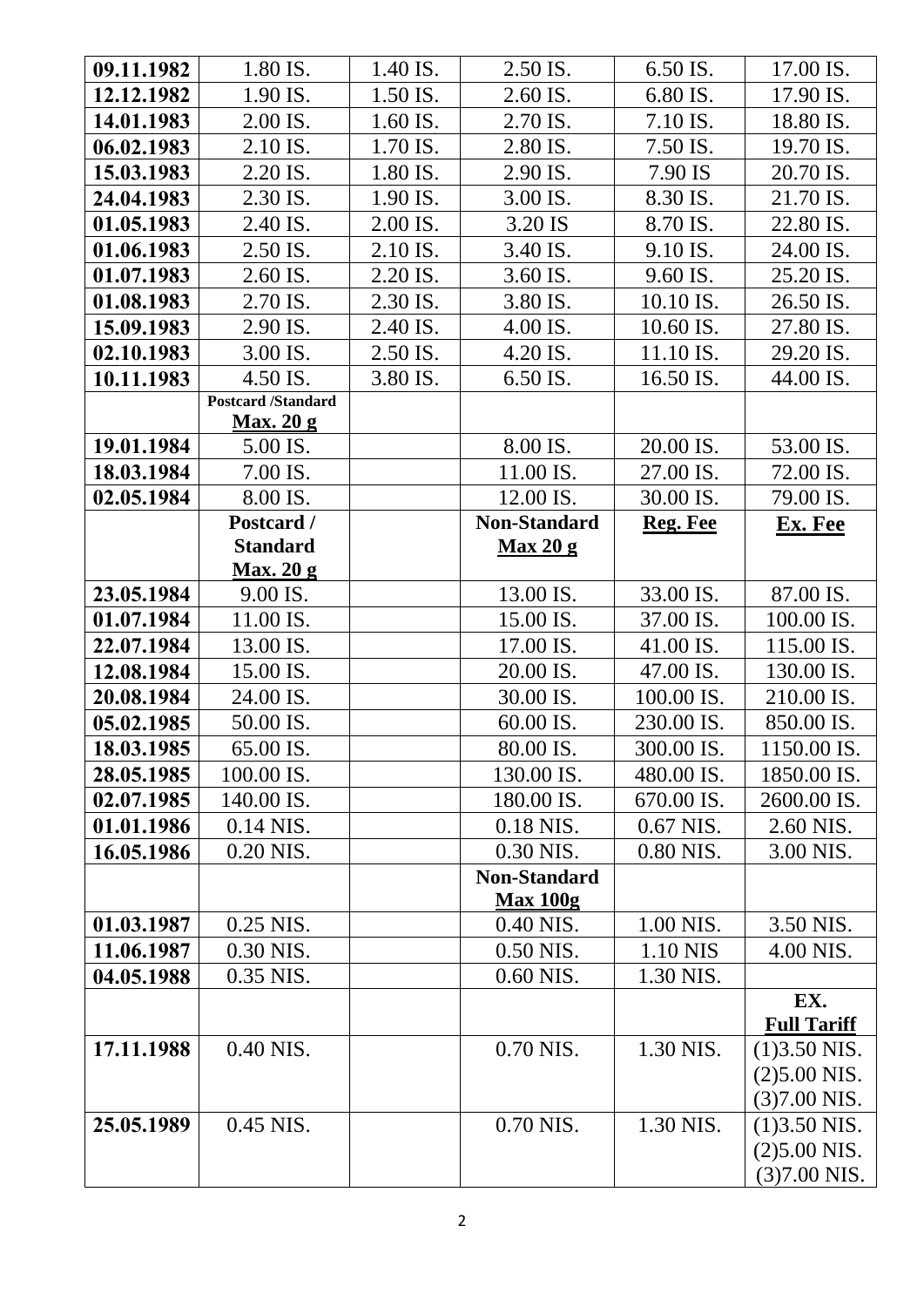| 01.09.1989 | 0.50 NIS.        | 0.80 NIS.           | 1.60 NIS. | $(1)3.50$ NIS.                    |
|------------|------------------|---------------------|-----------|-----------------------------------|
|            |                  |                     |           |                                   |
|            |                  |                     |           | $(2)5.00$ NIS.                    |
|            |                  |                     |           | $(3)7.00$ NIS.                    |
| 01.05.1990 | 0.55 NIS.        | 0.90 NIS.           | 1.80 NIS. | $\overline{\mathcal{L}}$<br>(1)   |
|            |                  |                     |           | $\boldsymbol{?}$<br>(2)           |
|            |                  |                     |           | $\overline{\mathcal{L}}$<br>(3)   |
| 02.12.1990 | 0.60 NIS.        | 1.00 NIS.           | 2.00 NIS. | $\overline{?}$<br>(1)             |
|            |                  |                     |           |                                   |
|            |                  |                     |           | $\boldsymbol{?}$<br>(2)           |
|            |                  |                     |           | $\gamma$<br>(3)                   |
|            | Postcard /       | <b>Non-Standard</b> | Reg. Fee  | EX.                               |
|            | <b>Standard</b>  | <b>Max 100G</b>     |           | <b>Full Tariff</b>                |
|            | <b>Max. 20 G</b> |                     |           |                                   |
| 12.07.1991 | 0.70 NIS.        | 1.15 NIS.           | 2.30 NIS. | $\boldsymbol{?}$<br>(1)           |
|            |                  |                     |           | $\boldsymbol{?}$<br>(2)           |
|            |                  |                     |           | $\mathcal{C}$<br>(3)              |
| 25.11.1991 | 0.75 NIS.        | 1.25 NIS.           | 2.50 NIS. | $\overline{?}$<br>(1)             |
|            |                  |                     |           | $\boldsymbol{?}$                  |
|            |                  |                     |           | (2)                               |
|            |                  |                     |           | $\ddot{?}$<br>(3)                 |
| 23.12.1992 | 0.80 NIS.        | 1.50 NIS.           | $\gamma$  | $\overline{?}$<br>(1)             |
|            |                  |                     |           | $\boldsymbol{?}$<br>(2)           |
|            |                  |                     |           | $\boldsymbol{?}$<br>(3)           |
| 10.11.1993 | 0.85 NIS.        | 1.60 NIS.           | 3.00 NIS. | $\overline{?}$<br>(1)             |
|            |                  |                     |           | $\boldsymbol{?}$<br>(2)           |
|            |                  |                     |           | $\overline{\mathcal{L}}$<br>(3)   |
| 01.09.1994 | 0.90 NIS.        | 1.70 NIS            | 3.20 NIS. | $\overline{\mathcal{L}}$<br>(1)   |
|            |                  |                     |           | $\overline{\mathcal{L}}$          |
|            |                  |                     |           | (2)                               |
|            |                  |                     |           | $\overline{\mathcal{C}}$<br>(3)   |
| 19.03.1995 | 1.00 NIS.        | 1.80 NIS.           | 3.40 NIS. | $(1)8.50$ NIS.                    |
|            |                  |                     |           | (2)10.30NIS.                      |
|            |                  |                     |           | (3)14.60NIS.                      |
| 24.01.1996 | 1.05 NIS.        | 1.90 NIS.           | 3.60 NIS. | (1)<br>$\boldsymbol{\mathcal{C}}$ |
|            |                  |                     |           | $\overline{\mathcal{L}}$<br>(2)   |
|            |                  |                     |           | $\boldsymbol{?}$<br>(3)           |
| 26.12.1996 | 1.10 NIS.        | 2.00 NIS.           | 3.90 NIS. | $\overline{\mathcal{L}}$<br>(1)   |
|            |                  |                     |           | $\boldsymbol{?}$                  |
|            |                  |                     |           | (2)                               |
|            |                  |                     |           | $\mathcal{C}$<br>(3)              |
| 23.12.1997 | 1.15 INS.        | 2.15 NIS.           | 4.20 NIS. | $\overline{\mathcal{L}}$<br>(1)   |
|            |                  |                     |           | $\boldsymbol{?}$<br>(2)           |
|            |                  |                     |           | $\boldsymbol{?}$<br>(3)           |
| 13.05.1999 | 1.20 NIS.        | 2.20 NIS.           | 4.40 NIS. | $\overline{\mathcal{L}}$<br>(1)   |
|            |                  |                     |           | $\boldsymbol{?}$<br>(2)           |
|            |                  |                     |           | $\boldsymbol{?}$<br>(3)           |
| 01.09.2002 | 1.20 NIS.        | 2.20 NIS.           | 4.70 NIS. | $\overline{\mathcal{L}}$<br>(1)   |
|            |                  |                     |           | $\boldsymbol{?}$<br>(2)           |
|            |                  |                     |           | $\mathcal{C}$                     |
|            |                  |                     |           | (3)                               |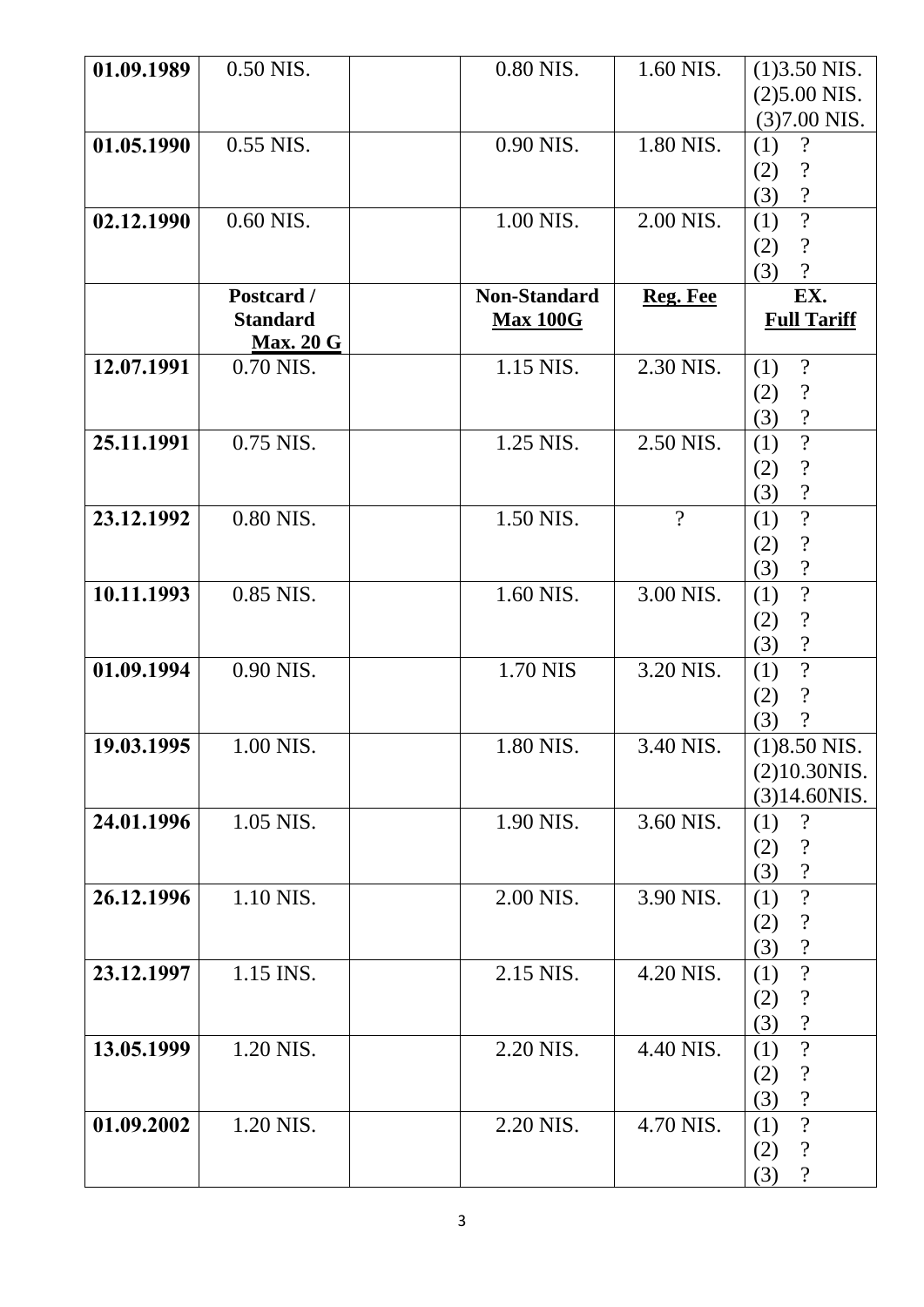| 14.08.2003 | 1.30 NIS.        |                     | 2.20 NIS.                    | 4.90 NIS.               | (1)19.00NIS.                    |
|------------|------------------|---------------------|------------------------------|-------------------------|---------------------------------|
|            |                  |                     |                              |                         | (2)22.00NIS.                    |
|            |                  |                     |                              |                         | (3)32.00NIS.                    |
|            |                  | Doar24              |                              |                         |                                 |
|            |                  | Max 50 g            |                              |                         |                                 |
| 02.2005    | Postcard /       | 2.60 NIS.<br>Doar24 | <b>Non-Standard</b>          | Reg. Fee                | EX.                             |
|            | <b>Standard</b>  |                     | <b>Max 100 g</b>             |                         | <b>Full Tariff</b>              |
|            | <b>Max. 20 G</b> |                     |                              |                         |                                 |
| 29.06.2006 | 1.50 NIS.        | 2.60 NIS.           | 2.50 NIS.                    | <b>NIS 5.80</b>         | (1)18.80NIS.                    |
|            |                  |                     |                              |                         | (2)21.80NIS.                    |
|            |                  |                     |                              |                         | (3)31.70NIS.                    |
|            | Postcard /       | Doar24              | <b>Non-Standard</b>          | Reg.                    |                                 |
|            | <b>Standard</b>  | Max 50 g            | $\frac{50-200 \text{ g}}{2}$ | <b>Full Tariff</b>      |                                 |
|            | <b>Max.</b> 50 g |                     |                              | <b>Max.</b> 50 g        |                                 |
| 01.11.2007 | 1.55 NIS.        | 2.80 NIS.           | 2.25 NIS.                    | 8.15 NIS                | (1)18.80NIS.                    |
|            |                  |                     |                              | $50-200$ g<br>8.50 NIS  | (2)21.80NIS.<br>(3)31.70NIS.    |
| 01.07.2009 | 1.60 NIS.        | 3.00 NIS.           | 2.40 NIS.                    | 8.80 NIS                | (1)<br>$\overline{\mathcal{L}}$ |
|            |                  |                     |                              | $50-200 g$              | $\gamma$<br>(2)                 |
|            |                  |                     |                              | 9.10 NIS                | (3)                             |
| 01.07.2010 | 1.70 NIS.        | 3.10 NIS            | 2.50 NIS.                    | 9.00 NIS                | (1)19.60NIS.                    |
|            |                  |                     |                              | 50-200 $g$              | (2)22.80NIS.                    |
|            |                  |                     |                              | 9.30 NIS                | (3)33.10NIS.                    |
| 01.07.2011 | 1.70 NIS.        | 3.20 NIS.           | 2.60 NIS.                    | 9.30 NIS                | (1)22.00NIS.                    |
|            |                  |                     |                              | 50-200 $g$              | (2)25.50NIS.                    |
|            |                  |                     |                              | 9.70 NIS                | (3)37.00NIS.                    |
| 13.03.2012 | 2.00 NIS         | 3.20 NIS            | 3.00 NIS                     | 9.30 NIS                | (1)22.00NIS                     |
|            |                  |                     |                              | 50-200 $g$              | (2)25.50NIS.                    |
|            |                  |                     |                              | 9.70 NIS                | (3)37.00NIS.                    |
| 01.09.2012 | 2.00 NIS.        | 3.30 NIS.           | 3.00 NIS.                    | 9.50 NIS                | (1)22.20NIS.                    |
|            |                  |                     |                              | $50-200 g$              | (2)25.70NIS.                    |
|            |                  |                     |                              | 9.90 NIS                | (3)37.30NIS.                    |
| 02.06.2013 | 2.00 NIS.        | 3.30 NIS.           | 3.10 NIS.                    | 9.60 NIS                | (1)22.40NIS.                    |
|            |                  |                     |                              | $50-200 g$<br>10.00 NIS | (2)25.90NIS.<br>(3)37.60NIS.    |
| 01.01.2014 | 2.00 NIS.        | 3.30 NIS.           | 3.10 NIS.                    | 9.60 NIS                | (1)22.40NIS.                    |
|            |                  |                     |                              | $50-200$ g              | (2)25.90NIS.                    |
|            |                  |                     |                              | 10.00 NIS               | (3)37.60NIS.                    |
| 02.07.2014 | 2.00 NIS.        | 3.30 NIS.           | 3.10 NIS.                    | 9.70 NIS                | (1)22.40NIS.                    |
|            |                  |                     |                              | $50-200$ g              | (2)25.90NIS.                    |
|            |                  |                     |                              | 10.10 NIS               | (3)37.60NIS.                    |
| 01.09.2014 | 1.80 NIS.        | 3.30 NIS.           | 2.70 NIS.                    | 9.70 NIS                | (1)22.40NIS.                    |
|            |                  |                     |                              | $50-200$ g              | (2)25.90NIS.                    |
|            |                  |                     |                              | 10.10 NIS               | (3)37.60NIS.                    |
| 01.02.2015 | 2.20NIS.         | 4.30NIS.            | 4.10NIS.                     | 11.80 NIS               | (1)22.40NIS.                    |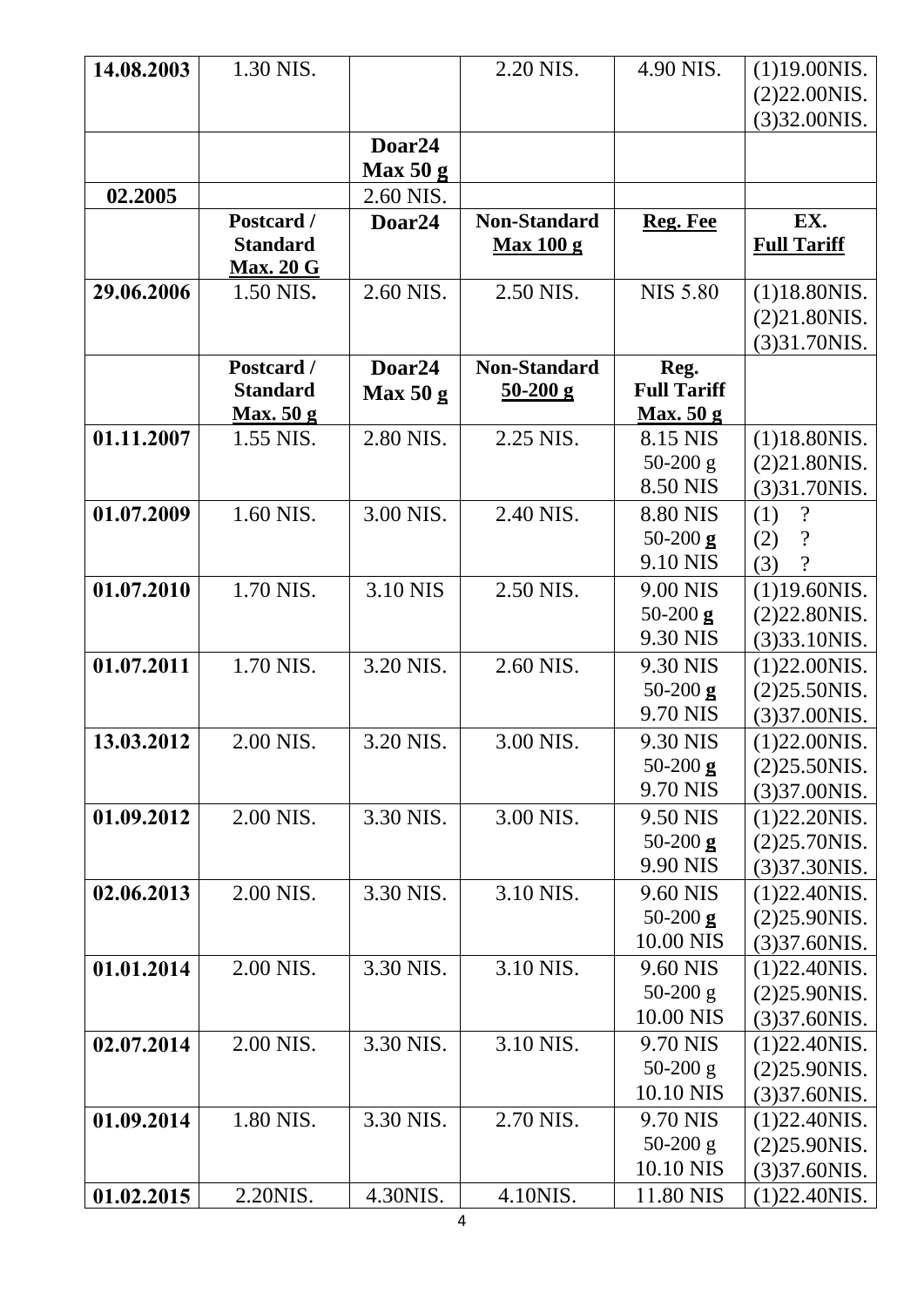|            | Meter            | Meter      | Meter               | $50-200$ g         | (2)25.90NIS.       |
|------------|------------------|------------|---------------------|--------------------|--------------------|
|            | 2.00 NIS.        | 3.10 NIS.  | 3.90 NIS.           | 13.40 NIS          | (3)37.60NIS.       |
| 01.10.2015 | 2.20NIS.         | 4.30NIS.   | 4.10NIS.            | 11.70 NIS          | (1)22.20NIS.       |
|            | Meter            | Meter      | Meter               | $50-200$ g         | (2)25.70NIS.       |
|            | 2.00 NIS.        | 3.10 NIS.  | 3.90 NIS.           | 13.30 NIS          | (3)37.30NIS.       |
|            | Postcard /       | Doar24     | <b>Non-Standard</b> | Reg.               | EX.                |
|            | <b>Standard</b>  | Max 50 g   | $50-200 G$          | <b>Full Tariff</b> | <b>Full Tariff</b> |
|            | <b>Max. 50 G</b> |            |                     | <b>Max. 50 G</b>   |                    |
| 01.01.2016 | 2.30NIS.         | 4.30NIS.   | 4.10NIS.            | 11.70 NIS          | (1)22.20NIS.       |
|            | Meter            | Meter      | Meter               | $50-200$ g         | (2)25.70NIS.       |
|            | 2.10 NIS.        | 3.10 NIS.  | 3.90 NIS.           | 13.30 NIS          | (3)37.30NIS.       |
| 01.02.2017 | 2.40NIS.         | 4.20NIS.   | 4.00NIS.            | 11.60 NIS          | (1)27.00NIS.       |
|            | Meter            | Meter      | Meter               | $50-200$ g         | (2)29.50NIS.       |
|            | 2.20 NIS.        | 3.00 NIS.  | 3.90 NIS.           | 13.20 NIS          | (4)39.30NIS.       |
|            |                  |            |                     |                    | (3)48.50NIS.       |
| 01.09.2017 |                  | 3.00 NIS.  |                     |                    |                    |
|            |                  | Bound by a |                     |                    |                    |
|            |                  | judgment   |                     |                    |                    |
| 01.01.2018 | 2.50NIS.         | 4.20NIS.   | 4.10NIS.            | 11.60 NIS          | (1)27.00NIS.       |
|            | Meter            | Meter      | Meter               | $50-200$ g         | (2)29.50NIS.       |
|            | 2.30 NIS.        | 3.00 NIS.  | 3.90 NIS.           | 13.20 NIS          | (3)48.50NIS.       |
| 08.01.2019 | 2.50NIS.         | 4.30NIS.   | 4.10NIS.            | 11.80 NIS          | (1)27.00NIS.       |
|            | Meter            | Meter      | Meter               | $50-200$ g         | (2)29.50NIS.       |
|            | 2.30 NIS.        | 3.10 NIS.  | 3.90 NIS.           | 13.40 NIS          | (3)48.50NIS.       |
| 01.03.2020 | 2.50NIS.         | 4.30NIS.   | 4.10NIS.            | 11.80 NIS          | (1)27.00NIS.       |
|            | Meter            | Meter      | Meter               | $50-200$ g         | (2)29.50NIS.       |
|            | 2.40 NIS.        | 3.10 NIS.  | 3.90 NIS.           | 13.40 NIS          | (3)48.50NIS.       |
| 01.08.2021 | 2.50NIS          | 4.30NIS    | 4.10NIS             | 11.70 NIS          | (1)47.00NIS.       |
|            | Meter            | Meter      | Meter               | $50-200$ g         | (3)53.00NIS.       |
|            | 2.30 NIS.        | 3.10 NIS.  | 3.90 NIS.           | 13.30 NIS          |                    |
| 03.10.2021 |                  | 3.10 NIS.  |                     |                    |                    |
|            |                  | Bound by a |                     |                    |                    |
|            |                  | judgment   |                     |                    |                    |
| 11.01.2022 | 2.60NIS.         | 4.40NIS.   | 4.20NIS.            | 12.00 NIS          | (1)47.00NIS.       |
|            | Meter            | Meter      | Meter               | $50-200$ g         | (3)53.00NIS.       |
|            | 2.40 NIS.        | 3.10 NIS.  | 4.00 NIS.           | 13.60 NIS          |                    |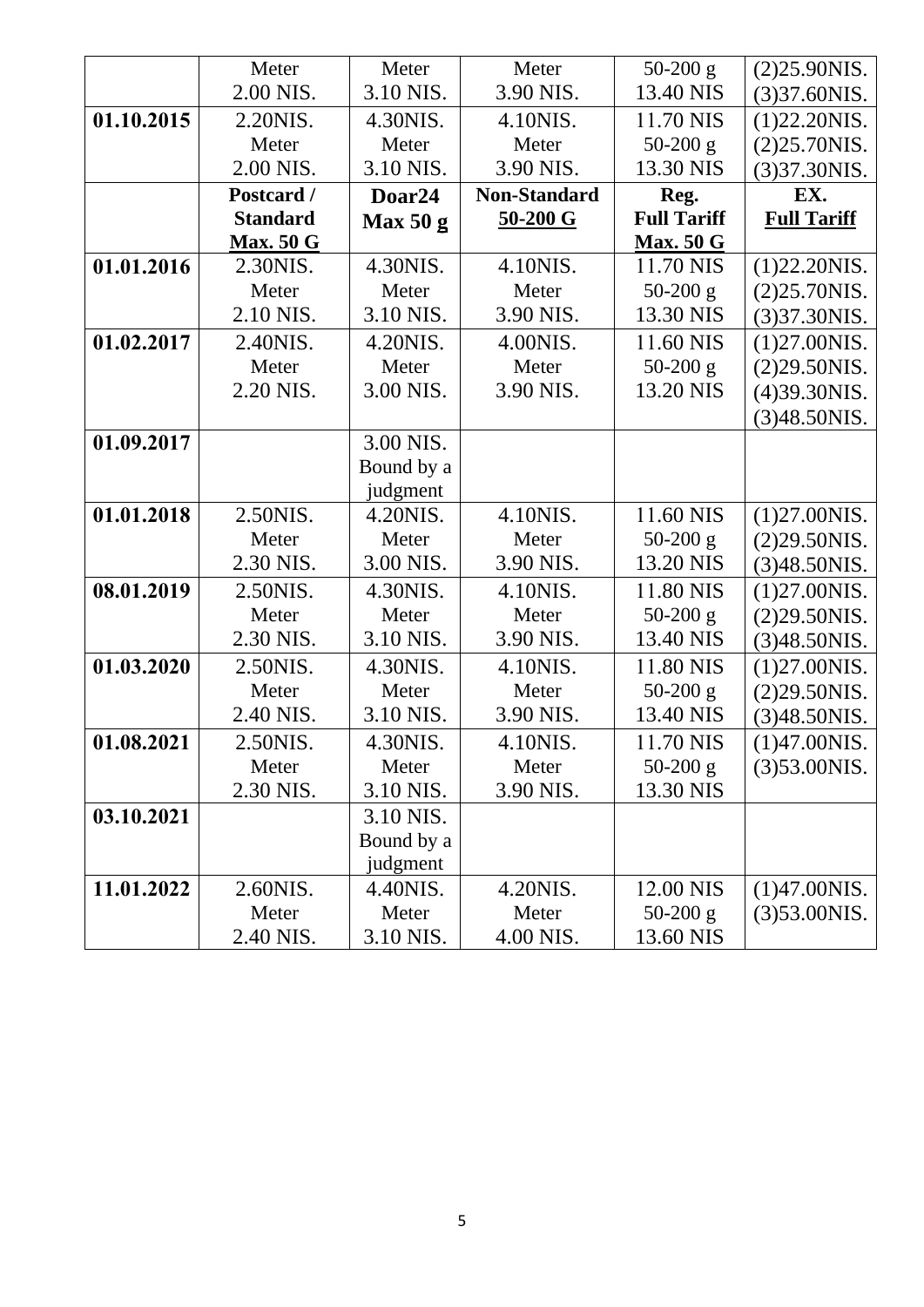## I**srael inland postage rates 1948 – 2021**

## By: Alon Cohen

Many collectors who are interested in the postal history of the State of Israel or collectors who are interested in understanding whether the stamp they see on the envelope are correct and appropriate for the period, need a tariff table arranged in chronological order.

For this purpose, I have compiled a table of tariffs for most of the inland postal services in Israel, their common ones and their weight limits.

Efforts were made to get the information to the table from tariffs and notices to the public that the post office issued, but due to the lack of some of them all the tariffs between the years: 01.05.1990 - 01.09.2002 (except from 1995) are taken from catalog: Bale - Israel concise stamp catalog 2010-2011. I would be happy to receive authoritative comments or corrections as well as rates from the above years in particular, or from all the years in general That supplement the existing deficiencies in the table, and I am grateful for that in advance.

Explanations of the table:

1. The "Printed Matter" postal service operated until April 20, 1975. In its place the "Nonstandard" postal service was put into service for a letter measuring over 120 X 235 millimeters or heavy mail.

2. The rates for a regular inland letter and postcard in Israel and are the same from 19.01.1984 and therefore they have been consolidated from that date.

3. From 1988, the express fee for express mail in Israel was ended and replaced by a full tariff that varied according to the distance to the destination, and they described in this table as:

(1) - Within city.

(2) - Within district.

(3) - Intercity.

(4) - Between regions.

The rates in the Express Mail table from 1988 refer to items weighing up to 1 kg. There are also rates for heavier mail items which are not included.

4. "Doar24" was put into service in February 2005 but the first day of operation is unknown to me.

5. As of November 1, 2007, the registration fee for registered mail in Israel was ended and a full tariff was introduced in its place.

6. As of February 1, 2015, post office customers who possessed a stamping meter machine received a discounted rate to some postal services.